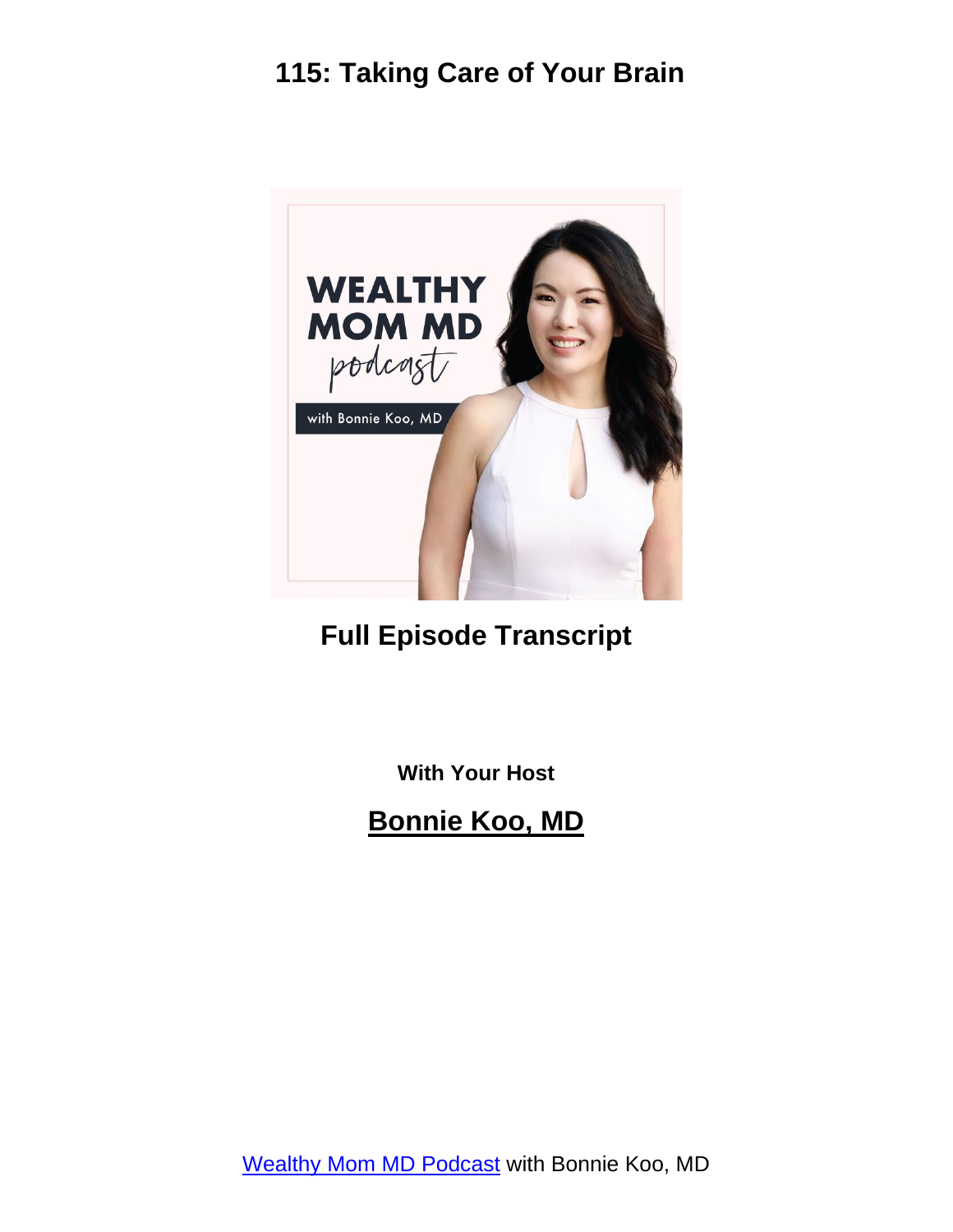Welcome to *The Wealthy Mom MD Podcast*, a podcast for women physicians who want to learn how to live a wealthy life. In this podcast you will learn how to make money work for you, how you can have more of it, and learn the tools to empower you to live a life on purpose. Get ready to up-level your money and your life. I'm your host, Dr. Bonnie Koo.

So right now, I am actually in New York City, I live just outside of it in New Jersey. And I am staying at a hotel downtown because tomorrow I will be spending two days with my business coach. And I needed to record a podcast and so I brought my mic to the hotel.

So fair warning, New York City, as many of you know, can be quite noisy and my room is on a busy street. And so there have been sirens going on all day and honking et cetera. So you might hear some.

So I just got back from Nashville, Tennessee, I was there as the keynote speaker for the Women in Pain Medicine conference. I didn't go to the actual conference since I don't practice pain medicine, obviously. But what was amazing about it was the women there were so amazing.

So obviously, women in pain medicine and I'm sort of guessing mostly, but the whole reason behind having a conference, a gathering for women only is to promote women, to empower them. And as you know, in medicine women are still way outnumbered.

So this is kind of an aside, but I went to some of the meals and they were sponsored by, not pharmaceutical companies but medical device companies. And they were talking about, well they were just showing what I thought were like wild things. Just, you know, as a dermatologist, obviously, we deal with skin.

And so I learned that pain medicine doctors do a lot of procedures and they're doing some weird stuff in the spine. So that kind of makes sense, they're treating pain and so a lot of the pain originates from the nerves, the spinal cord. And so I just found the whole thing fascinating.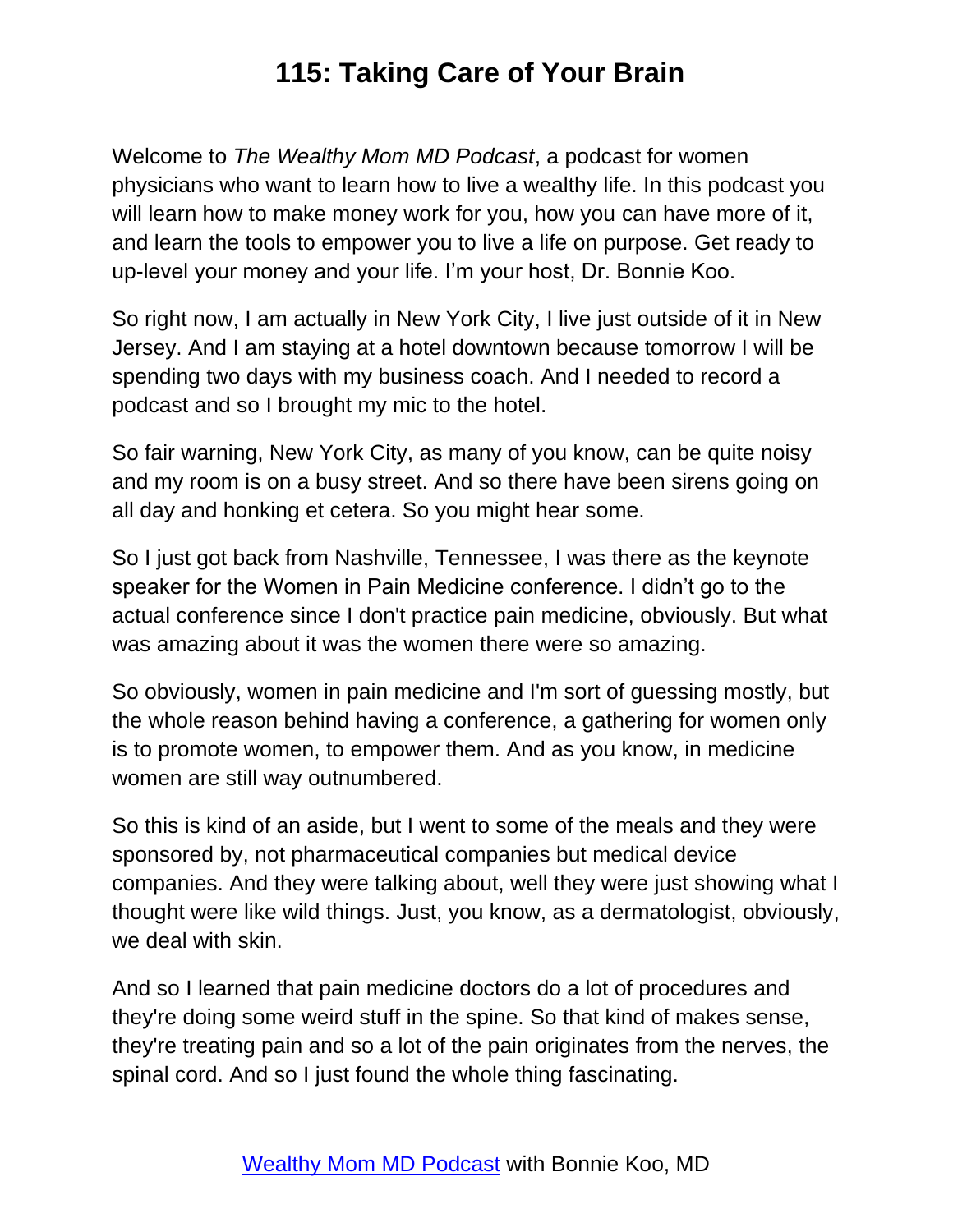Back to my keynote talk, as you can imagine I did talk about money, obviously, since I like to talk about that. And if you were there, thank you for listening. And I talked about really, the only thing you really need to know is that you need to buy and grow assets and to understand what an asset is.

And honestly, the hardest part of that is not actually the learning of the doing because I'm telling you, these doctors can understand what the heck these devices do and all the physiology and all that stuff, which honestly, I never quite understood during medical school. It is not a complexity problem.

It is not a I can't learn this problem because money itself, investing, real estate, whatever is actually not that hard compared to what you learned in medical school or whatever school you went to. Seriously. What gets in the way is you, your brain. That's actually what I said, this is what gets in the way of getting rich, you. And I went into some more detail.

And so it was great. I haven't given a talk in a while and I actually don't love speaking. I feel like I talked about this maybe a podcast or two ago, but yeah, I get really nervous and I get really stressed out before. This time it wasn't so bad. Like once I was there I didn't feel nervous, and I usually do so I guess that's an improvement.

But I'm pretty picky about taking on speaking gigs because A, I get nervous and stressed out. And it's a lot of traveling. I love traveling, but lately I've been feeling a little tired. And yes, I'm in New York right now. I could have commuted daily, I thought about it but it's a lot of traffic from New Jersey to New York so I just booked a hotel. And I'm going to Denver next week. And so it's just been a bit much.

Anyway, that's not what I actually want to talk about today. Before we start on today's topic, are you coming to Hawaii? October 10th through the 13th I'm having an amazing retreat. It's going to blow your socks off. Like if you knew what I was planning and all the surprises that we have planned for you, you'd want to come. And it is filling up and I definitely want you there.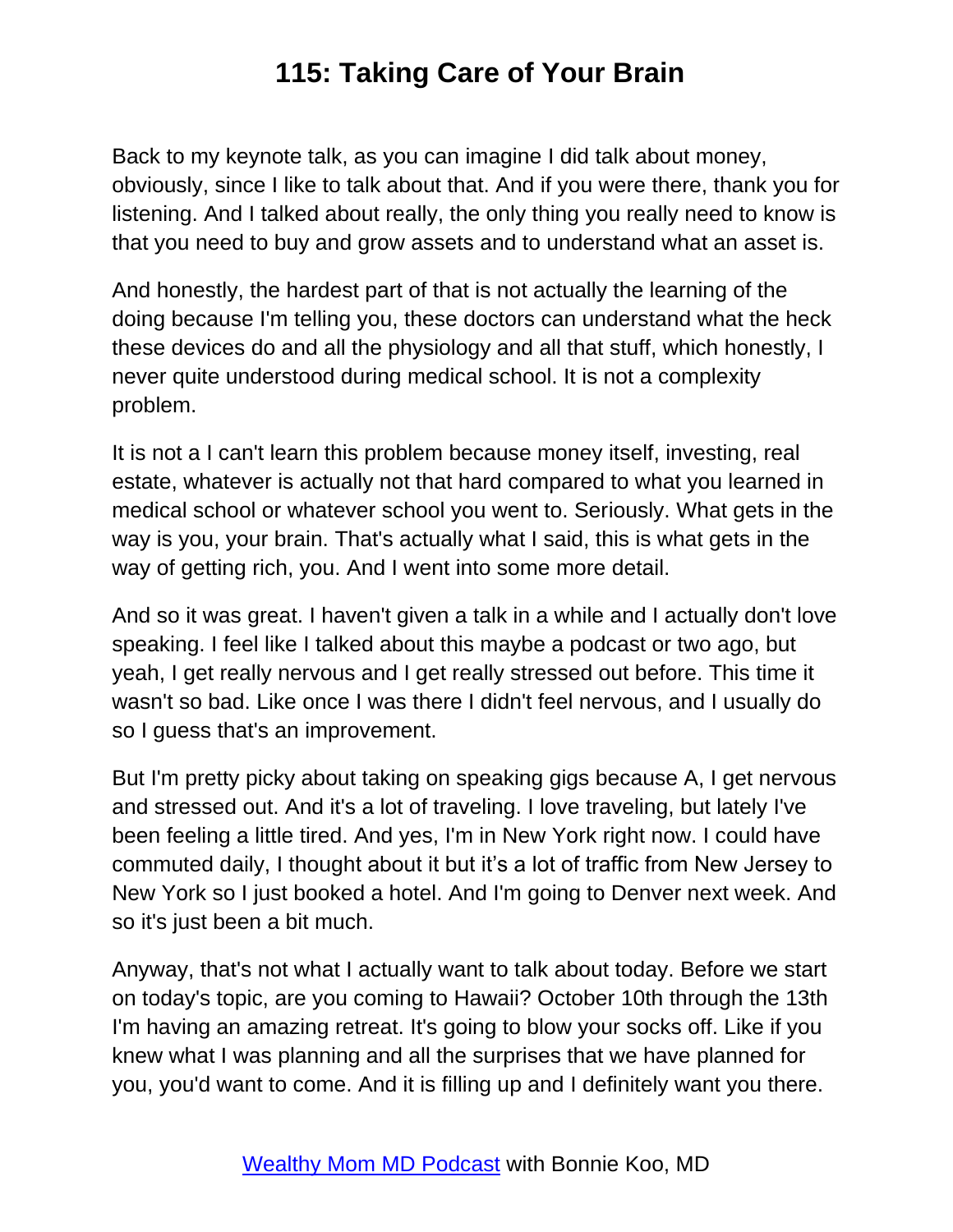And so if you've been dreaming about it, then I want to invite you to chat with me. And so we will put the link in the show notes, or actually probably the easiest thing is to just go to my website, wealthymommd.com/retreat, and if you scroll down you'll see a link to schedule a call with me. So we will have about 30 minutes and I will help you make a decision.

I have spoken to a few of you and you have found it really helpful in terms of making a decision and asking any questions you might have. So wealthymommd.com/retreat, and you can schedule that call.

Okay, so here's what I want to talk about today. Not too long ago I sent an email and posted on my social media about how I am on psychiatric medication. And I talked about it very openly and I got such amazing responses and so I knew I had to do a podcast on it. I wanted to talk about my experience, and honestly, I guess, make it more okay to talk about it, because we don't. Kind of like how we don't talk about money.

Now, talking about our mental health, as you know, is very stigmatized, maybe even more so than talking about money. Especially for physicians, because when you apply for medical licenses or credentialing, they actually ask you about whether you're under the care of psychiatrists.

Actually I don't know if they ask you if you're on medication? Probably not because I don't think that's a legal question. But they ask about your mental history and you have to say yes or no. And most people I know just lie because they're worried about repercussions.

So first of all, that's totally effed up because it is. Mainly because first of all, the whole divide between mental health and physical health is just dumb. It is all health. The brain is an organ, it is. But it's been stigmatized and it's almost like we feel like we can't do anything about it or get help or support, which is just craziness.

I'm going to talk more about that a little bit. So before I talk about sort of where I'm at right now and sort of recent things that led me to even talking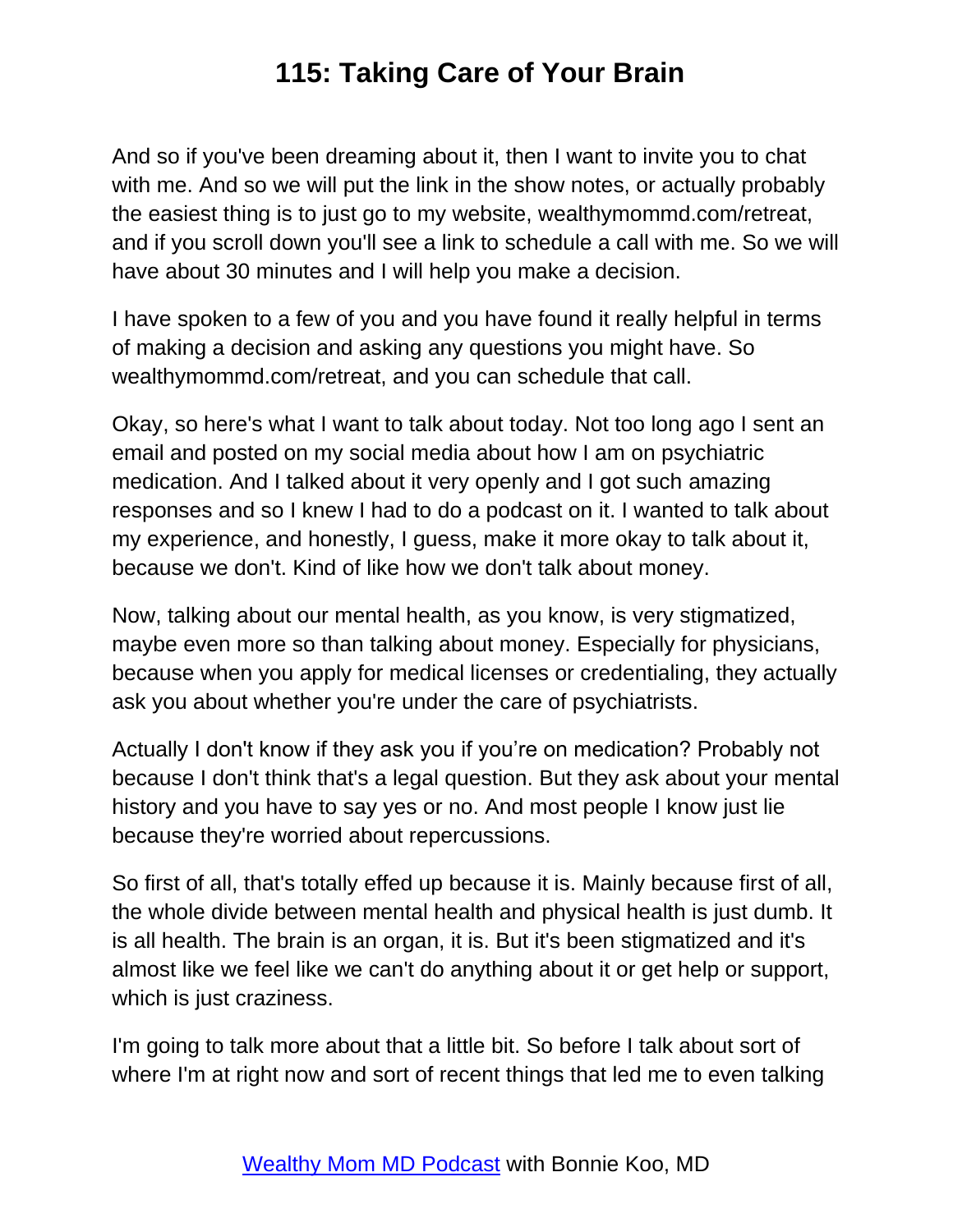about this, I feel like I need to backtrack a little bit and give you a little bit of history.

So I have a son, as many of you know, he is turning five in October. And so I took about four months of maternity leave and then I started a new job. All that to say that I had some big life stressors happening all in a very short amount of time.

Now, I didn't have postpartum depression. I definitely had postpartum anxiety, which I didn't even know was a thing, but it is. Mainly because I think so many of us hear about postpartum depression and so we don't usually hear much about postpartum anxiety.

And here's what I found interesting, I don't really consider myself a super anxious person, and maybe I'm incorrect. But I do remember how I felt after having Jack. And it wasn't so much about worrying things overtly, I have to actually think about it for a second because it's been a while.

But I just remember feeling overwhelmed and that I couldn't keep track of things, I couldn't plan things, like everything just felt kind of crazy in my brain. I didn't feel sad, but it just felt like too much. I didn't have a panic attack, but I do remember having this feeling of like things almost spinning.

Not like the room spinning, but things spinning because of just all the stuff in my brain and I couldn't make sense out of it. And I actually did go on Zoloft for a little while, my OB/GYN suggested it. And in case you don't know, Zoloft is a pretty commonly prescribed medication for postpartum depression.

I definitely think it helped. And then I was able to go off of it. And I would say for a good part of 2021, if I had to give a timeframe probably mainly the second half of the year. Maybe starting in September, I really couldn't tell you, I was not doing great. And here's what I mean by that, I struggled a lot last year personally and in my business.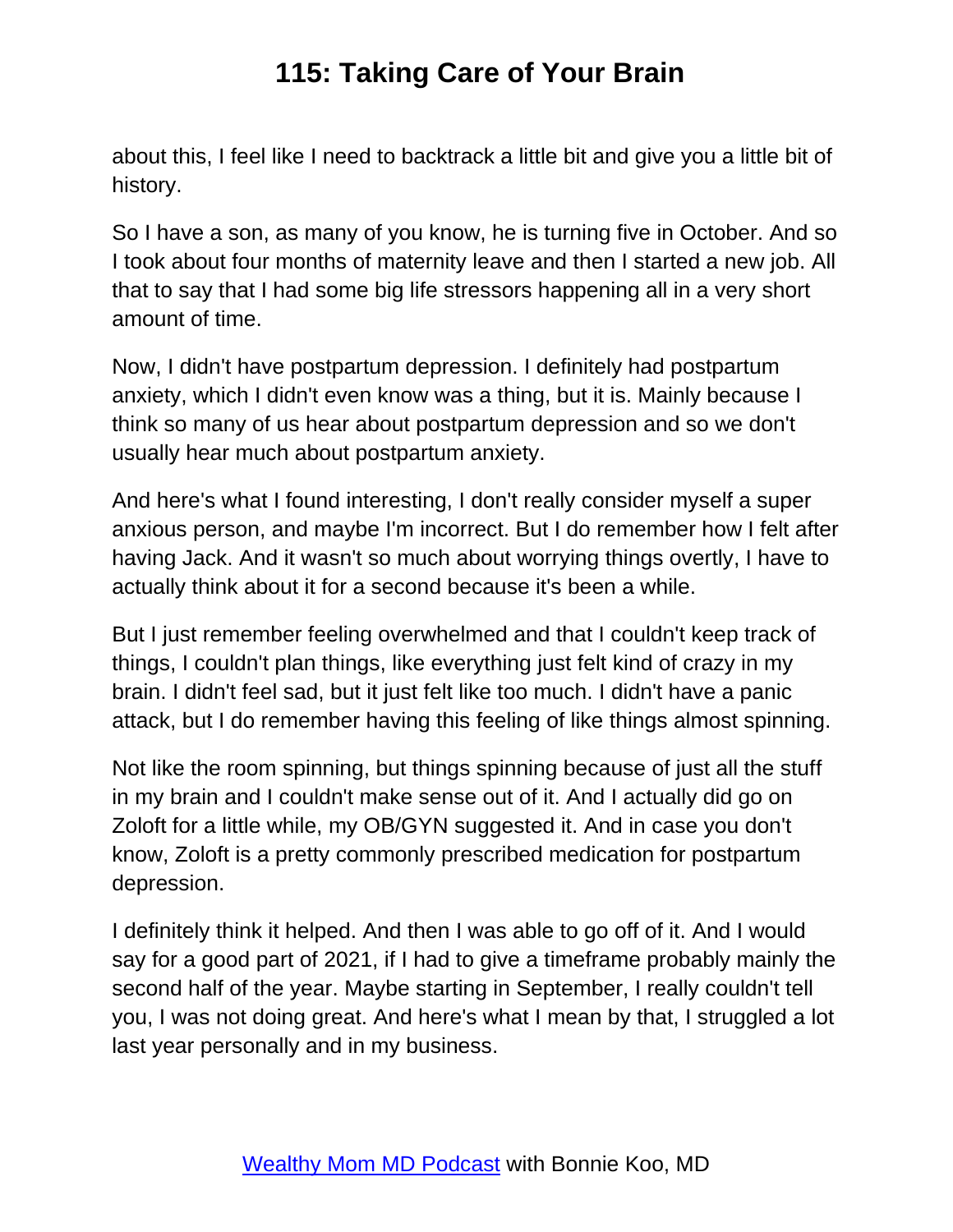And what I mean by that is, for a large part of the year I felt like it was a struggle in my business in terms of making money and also in terms of how I was feeling about me in the business. Meaning I started to really believe that maybe something was wrong with me and that I had sort of lost my ability to make money.

I know that might sound strange, like even me just saying this out loud sounds strange. But that's really how I felt, I really felt like something was wrong with me. And as you can imagine, when you keep thinking something is wrong with you, nothing good happens.

And then I started to feel hopeless. And I think what's dangerous is that I don't even think I really was able to see that I was really not in a good place. And two of my friends, and they're both coaches, and one of them is a physician, actually told me maybe it was through text, I don't remember, that they were worried about me.

And that honestly prompted me to do something about it almost immediately. And I'm so grateful that I did something about it and I made an appointment with a psychiatrist right away. And I'll be honest, I feel very privileged as a physician that I could find a psychiatrist pretty quickly.

Meaning like get a name and actually get an appointment very quickly, because I do know how hard it is to find a psychiatrist or even a therapist, and many of them don't take insurance. And I feel very grateful, and again, privileged that I'm in a position to pay cash.

And yeah, it is not cheap. And it's the best things I've ever done for myself in terms of paying to help my brain. Because if your brain doesn't work, if your for brain isn't well, it doesn't really matter what else is going on, right?

And the first appointment was well over an hour, I don't remember, but it was a long interview. And there was a follow up. And after she kind of got all the information she did and it was time for her to tell me what she thought, I mean, it was very simple, she said you are depressed. And I just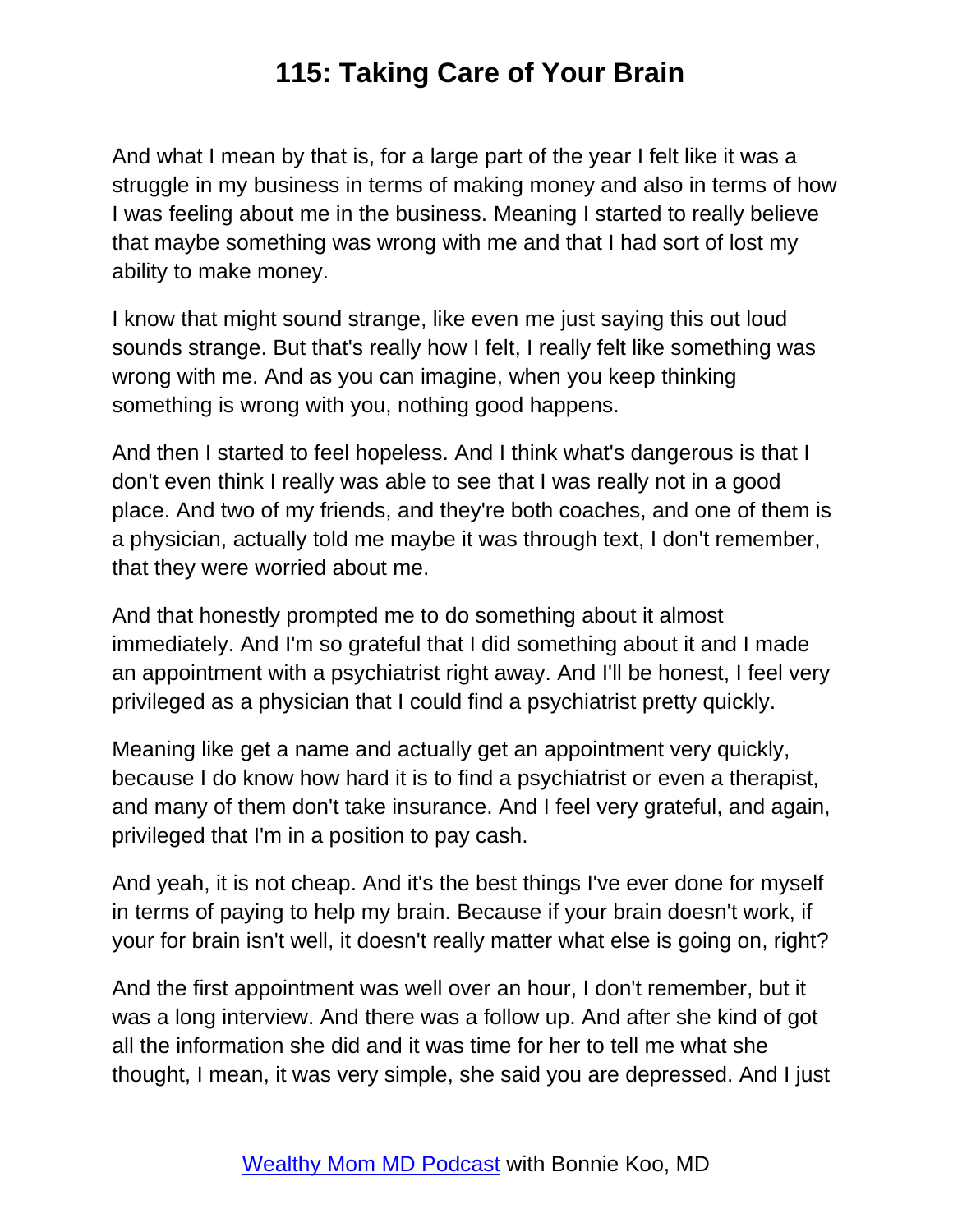remember even just her saying that it just, it really felt like a huge weight was off my shoulders.

It just felt like relief because I think I really was trying to just like figure it out on my own and kind of just like white knuckling through things. Because I think as physicians and, you know, any super type A, high achieving, like we think we can just figure it out, we don't need help.

And I just want to say how dangerous that is. I know logically we kind of know that's not useful, but we all do it. And I think as physicians, we're more prone to it because our training really emphasizes that you got to suck it up, literally, and deal with it.

And so I started medication and I started a medication called Lamictal, I had talked about that in my email. And, obviously, I'm not a psychiatrist, but it is different than most other antidepressant medications. In fact, I don't even think it's FDA approved for depression. It's FDA approved for, I think, bipolar. I'm not bipolar as far as I know.

But it works specifically for the depressed mood part, not for the mania part. And it doesn't have a lot of the side effects that SSRIs can have. And so she suggested that, and I'm at a stable dose and I feel great.

And what I mean by feeling great is my brain is back to the way it should be, it is working. And it is so nice to have my brain back and I was going to say like I just feel like I'm at home again. And now that I'm "back to normal" it's really easy for me to see that where I was at the end of last year, it's like night and day is the best way I want to talk about it.

Now, I just realized something I forgot to say about four and a half years ago when I had Jack and I had the postpartum anxiety. I had two postpartum hemorrhages, right, as if one isn't enough. And in case you're not quite sure what that means, I almost bled to death twice.

Now, the good news is I gave birth in a hospital so there were people there right away. And one of my good friends actually delivered Jack and I was at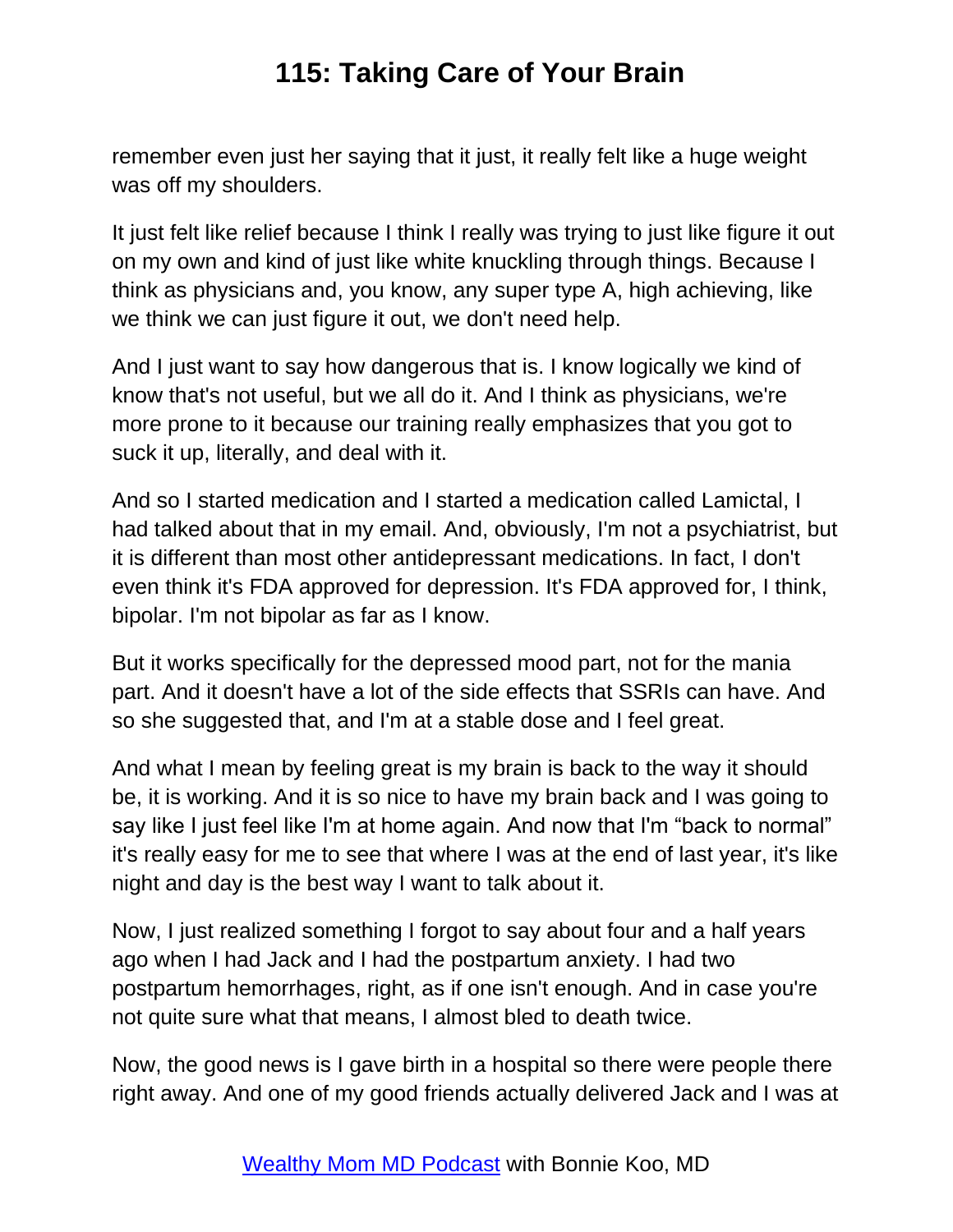the hospital that I was an attending, I was on faculty for my first job out of residency. And, you know, he popped out and Jessica is the one who delivered me, so if you're listening, hi.

I've got say OB/GYNs are some calm women because, I don't know, if there was like a crazy complication going on I'm not sure I'd be calm. But I just remember her saying, "Huh, that's a lot of blood." And when she said that, because she said it so coolly I didn't think much of it because I know there's bleeding after having a baby like it's normal. Like I think I read somewhere that losing up to half a liter is "normal." That's still a lot of blood though, maybe it's 250, don't quote me on that.

And the next thing I remember is my room was filled with doctors. And after the fact, I was told that yes, it was the OB crash team, not a good thing you want to show up to your room. Obviously, I'm fine because I'm here. But I got basically between that and the second postpartum hemorrhage, which happened two weeks later, I think I got five units of blood.

Again, obviously, I'm fine and I recovered pretty quickly because I accepted blood products because I think one of the doctors told me that some women won't accept blood products after a hemorrhage, not necessarily for religious reasons, they just don't want it and they take a very long time to recover. I remember I had to be on iron pills, it was awful. I probably didn't take it correctly or just stop taking it because it was disgusting.

But I just wanted to mention that because I know some of you listening are pregnant, some of you may just have had a baby. And so I just want to tell you if you're feeling overwhelmed, if you're feeling emotionally labile which means like your mood is really up and down, you feel like you cry for no reason, basically, if you are not feeling yourself.

Now, listen, I think everyone who has a baby feels a little off because you're not sleeping. If you think or want support, get it, please. It's okay. It's normal. In fact, what I just said, it's normal, is so important because none of us would think anything if your friend said, oh yeah, I went to the doctor and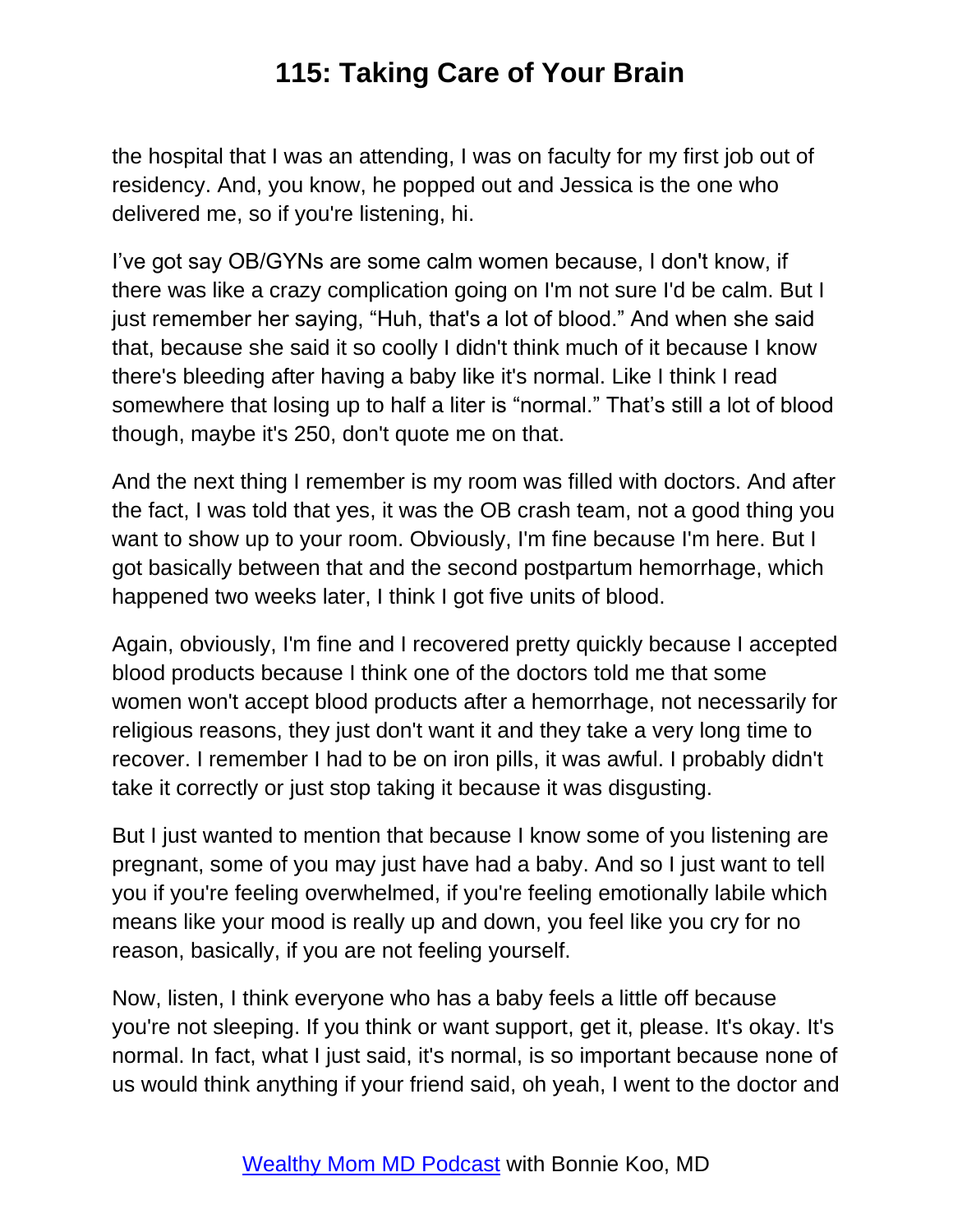I have high blood pressure, I'm on a medication. People would just say it very nonchalantly.

Why aren't we talking about taking care of one of our most valuable organs? Obviously, they're all valuable, can't live without the heart, can't live without the brain either. And if you are not thinking properly, if you are not feeling like yourself and you're thinking and your mood is impaired, I mean, nothing else really matters.

And here's how, looking back, sort of like the, I don't want to say warning signs, but here's the thing, as a coach I am used to coaching myself. I still get coached by another person because I still have a human brain, obviously, and sometimes it's just hard for me to see things. But I am able to coach myself on many things.

And I noticed it kind of stopped working. Meaning I kept thinking this isn't working, if I just believe harder it would be, you know, what's wrong with me, et cetera. And I guess the best way to explain it is that thought work or coaching wasn't working. And I also want to make this really important point, coaching doesn't work when your brain is not well, okay? I just could not have access to certain thoughts.

And so this actually leads me to the next thing I want to talk about because I do get asked a lot, what's the difference between a life coach, a psychiatrist, a therapist? Which one should I work with? Who do I need?

Now, first of all, obviously, I am not a mental health professional. However, this is how I think of it, okay? They're all what I call part of your mental health or your brain team. I like the term brain because I feel like mental health, just that phrase has some stigma.

I think about there are all these trained people that help you optimize your brain. And this is what I sort of like heard about the difference in terms of what, I actually don't even know who said this, but a therapist takes you from suffering to baseline. And a coach takes you from baseline to thriving. But it's not either or, there are, actually I have friends who are coaches,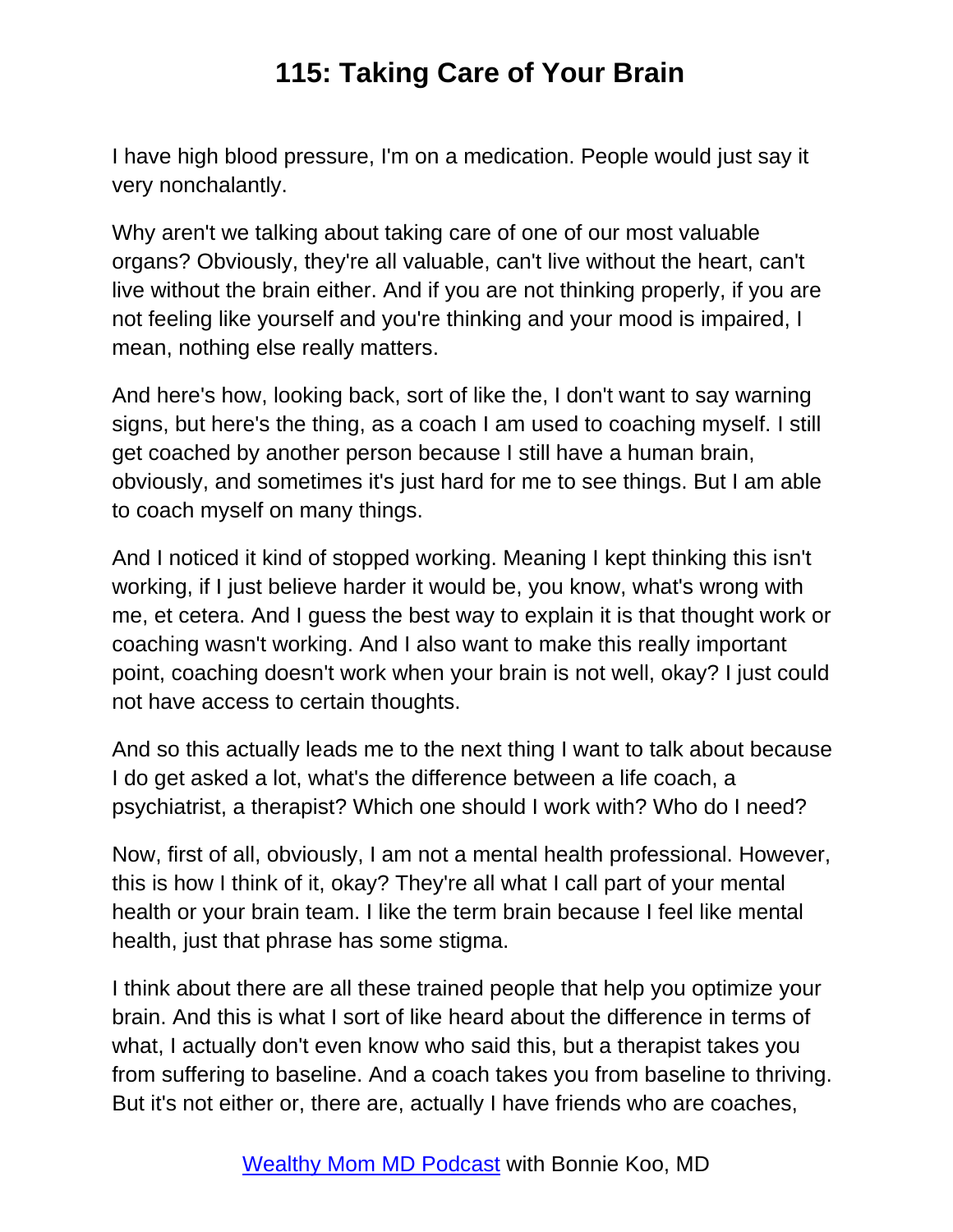some are non-coaches, and they have all three. They have a psychiatrist, a therapist and a coach.

So right now I have coaches, because I work with multiple coaches at different times and I have a psychiatrist. I do not have a therapist, I could probably use one. And so what people are always asking me like, who should I work with first, and like I said it's not either or. Maybe it's all of the above, it really depends on your needs. They all have a place and like I said, I think of it as a team.

Now, the analogy I like to give for this is this, okay, so we all kind of know that like working out, physical fitness is like a thing. But I read that it's actually a modern phenomena. Meaning there was a time not too long ago where people didn't really work out, it wasn't a thing. There wasn't like a gym, or a yoga place, or a Pilates place on every corner. That is relatively recent.

And there's so many different modalities. You know, at one point, I was going to Orangetheory or Barry's Boot Camp, I was going to hot vinyasa yoga, and I was going to SoulCycle, and I had a personal trainer. I think that actually happened all at once at some time, but it wasn't always like that. Clearly, this was when I was single and I had a lot more time.

There's something for everyone and at different price points, right? Because you don't need to pay for any of this, you could just find a workout on YouTube and there's physical therapy. And when I think of pro athletes, they have a team for their body. They all have coaches.

Have you noticed that all pro athletes, and I'm thinking like Olympic athletes, but anyone who's a high performing athlete, they always have a coach, have you noticed? They could be the number one in whatever they do, and they still have a coach. I just want to put that out there because I think sometimes I know people say well, do you always need a coach and why do you even need a coach? It's so they can be at your peak physical performance.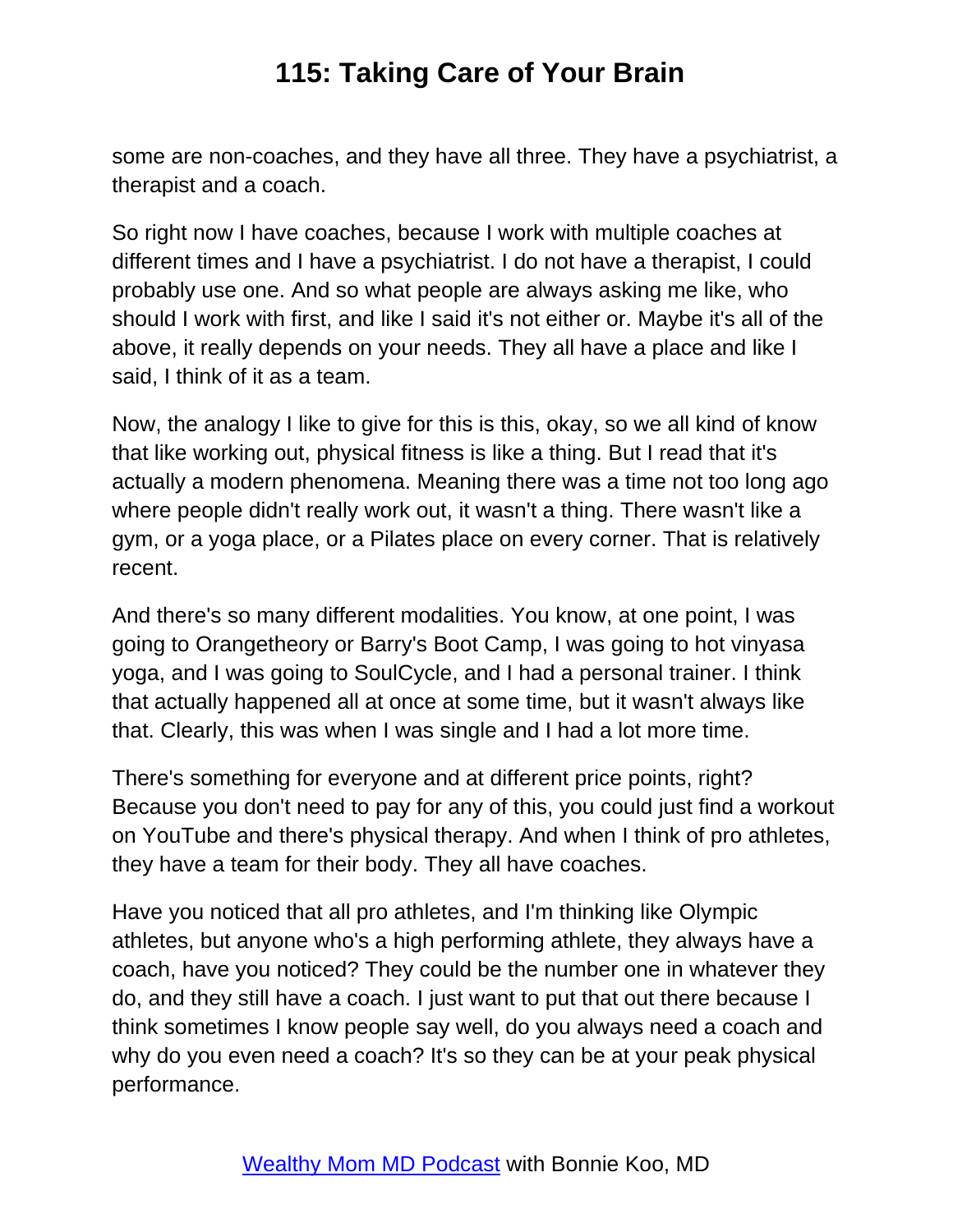And I know that they also have like massage therapists, they probably get massages every week, if not a few times a week. They've optimized their nutrition. They have people who stretch them. I mean they have a whole team for their body because that is like their job to perform physically at the top of their game.

And so I'm guessing you're not a pro athlete, obviously I'm not either, but this is how I think about the people that help me with my brain. And I do that for myself, obviously, I'm not in some mind Olympics, I don't even know what that would be.

I do it for myself personally, but I also do it for my clients, right? Because I want my clients to have the best coach. And so I get coached so that I work in a lot of things, obviously, personal stuff, business stuff. But the more I can get out of the way in terms of like me, I think the more effective coach I can be for my clients. And so I really don't feel like there will ever be a time where I don't have some sort of person on my brain team.

Now, that doesn't mean you're always going to have a one on one coach. In fact, I don't have a private coach right now. I have for sure. Right now the coaching I get is all in a group setting. And I have access to the actual coach on different, depending on the program I'm in.

So kind of like what I was saying about working out, there are so many ways to get coached, and many different price points, because I hear a lot of people saying it's expensive. There are very inexpensive ways to get access to coaching.

And when I think of that even word coaching, it's personal development, it's self-growth, it's gaining awareness of yourself, it's learning how to love yourself again. It's so many things, it's hard to even say exactly, like the one thing that coaching can help you with. Obviously, I've drank or drunk the coaching Kool-Aid as a coach and someone who coaches people. And it's because I know how powerful it is because I have been coaching long enough that I have proof of the changes it creates for people.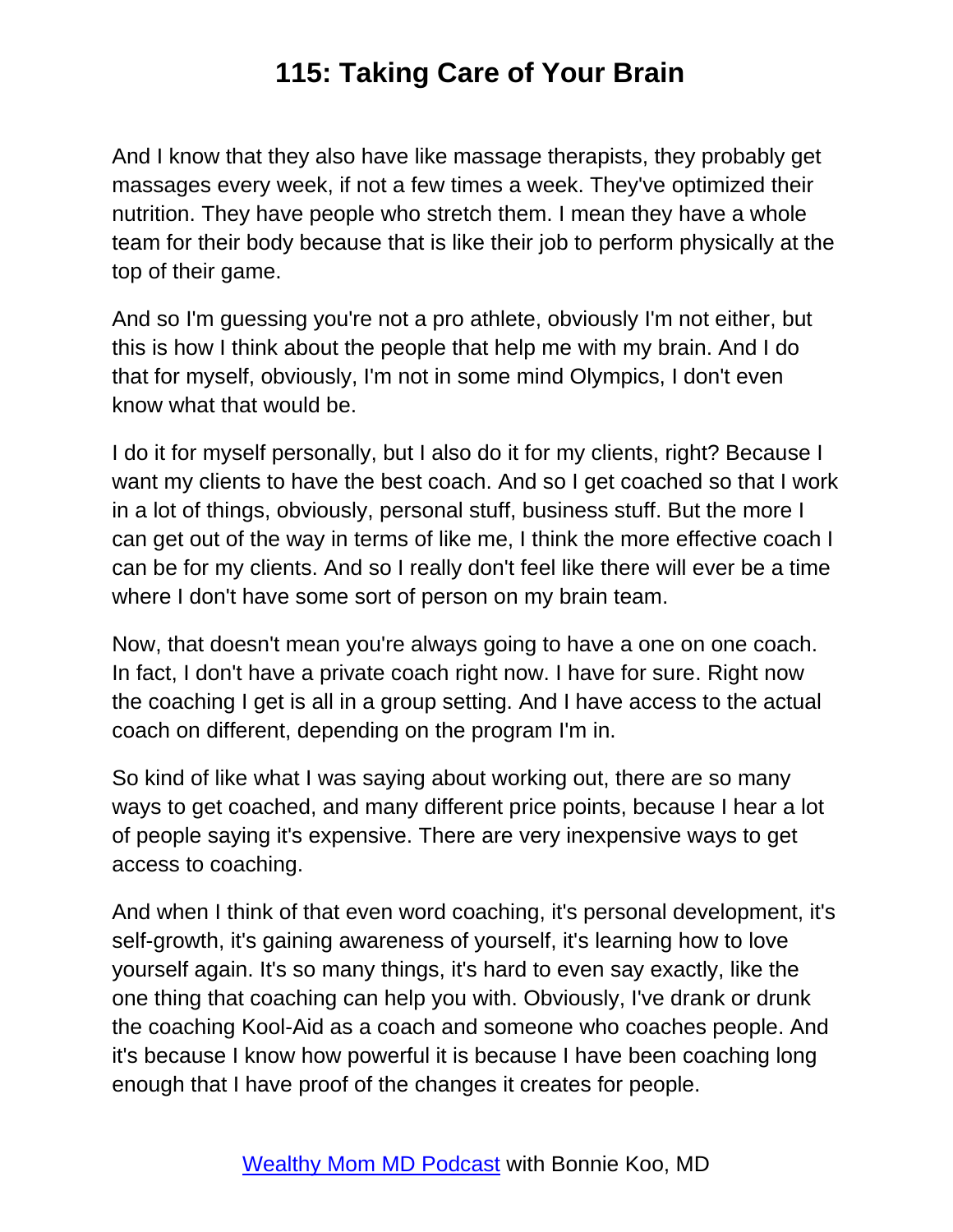And so anyway, if you listen to this you probably are into coaching too so I can probably stop talking about this. But my point today is it's so important to take care of your brain. So, so important. So if you're listening to this and you have been struggling, please do something about it.

And the last thing I want to say, if you are a physician and you are worried about I don't know someone finding out or whatever, unfortunately, what I've heard people do is they only pay cash so there's no paper trail. And sometimes they even use a fake name for their medications because the medications can be tracked, unfortunately.

And what I've heard is that psychiatrists don't really keep detailed notes, you know, obviously, the doctor patient relationship is confidential, but they don't usually take detailed notes to protect the patient in case there is a reason why they would be unsealed.

So I just wanted to put that out there. And a big percentage of people I don't even know, maybe it's 30%, maybe it's 40, maybe it's more are on medication for the brain. And thank God people are doing something about it because like I said, brain is so important. People are on all sorts of other medications for all sorts of other things with their body. And we really need to stop being afraid to take care of our brains.

So I hope you are taking such exquisite care of yours, whether it's having a psychiatrist and or a therapist, and or a coach. I'll leave you guys with that.

And as a reminder, I coach in a group setting inside my program Money For Women. I do some private coaching, I have, you know, not that many spots, I take on a very limited number of clients. And we have the retreat coming out in October and that will be about two and a half days of powerful coaching in a very intimate setting.

And people always ask me like, what is the difference between private and one on one coaching? Actually I want to say this real quick because I'm going to be able to tie in that fitness analogy so it's going to work out really well. So here's the thing, you know how when you go to a group fitness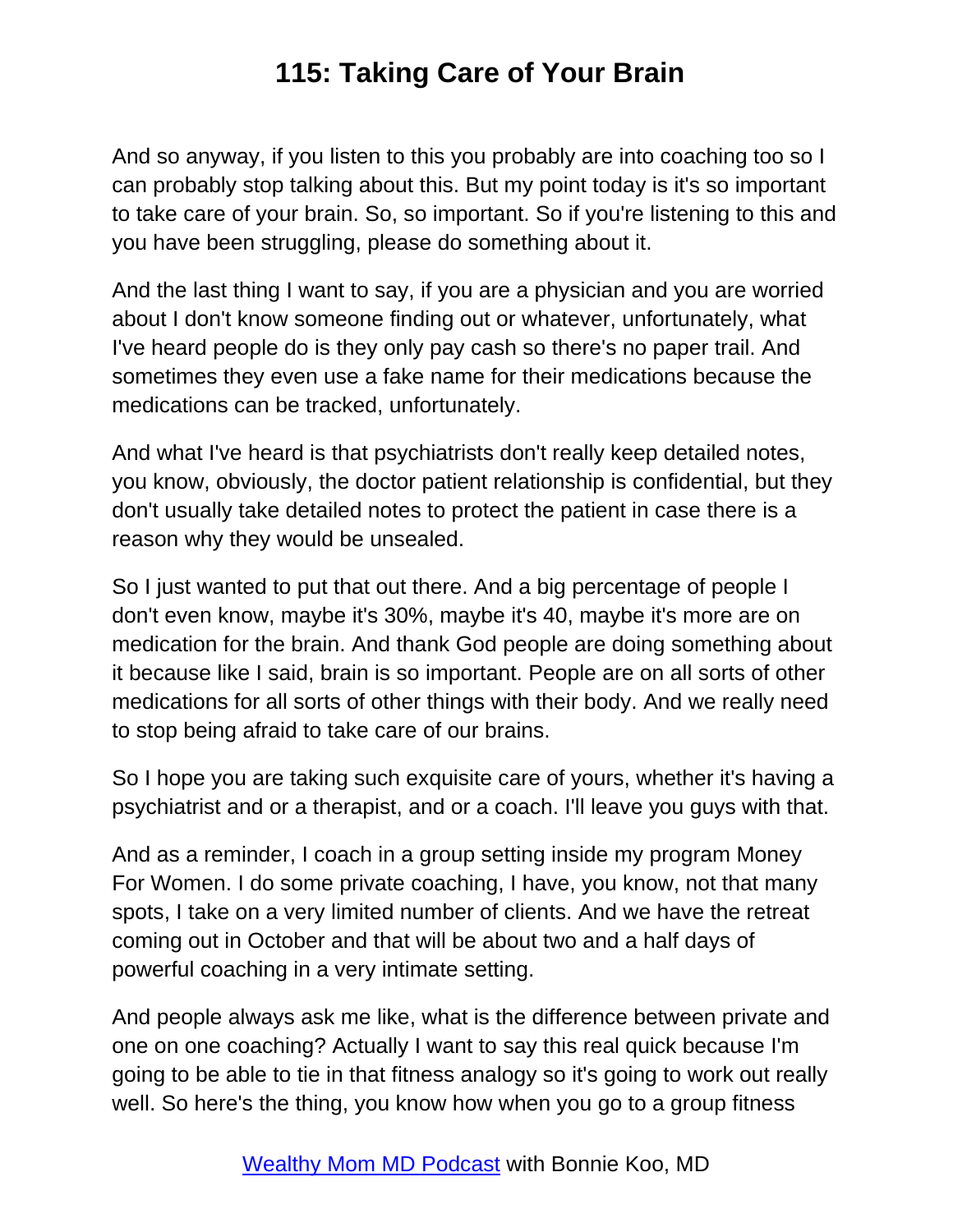class, I'm going to use Orangetheory as an example because it was kind of the last group fitness I did.

So just think of any class where you weren't the only person there working out. You know what's such a bummer about these group fitness classes? You have to work out too to get the benefit. I'm just laughing because of course, right? But meaning you can't just watch people work out and get the same benefit.

But in coaching, in a group coaching format you don't even actually have to get coached directly by the coach to get immense benefit. And here's why, two reasons. One is even if the person getting coached is getting coached about something that has nothing to do with anything in your life, it is still going to be immensely valuable. Because the type of coaching I do and get is about coaching on how you think and how your brain is sort of making sense of things.

And the best part is we all have human brains and all human brains kind of have the same glitches. And so the person you're observing is having a brain glitch in let's just say her relationship. Let's say you don't have that brain glitch, you're like, oh, well, I don't have a relationship problem, but you have a glitch in another part of your life that's kind of the same type of glitch. That's number one.

Number two, the reason why it's so effective and I would even say maybe even more effective than private coaching is like when you are actually getting coached one on one, whether it's one on one or me coaching you in front of a group, sometimes it feels like you're on the spot and you're feeling nervous.

And I guess the best way to say it is like yeah, you're nervous, it might be hard to think about things clearly because, like I said, you're kind of on the spot, your brain is on the spot, right? Meaning that you might be feeling a little agitated and on edge. But when you're watching and hearing someone